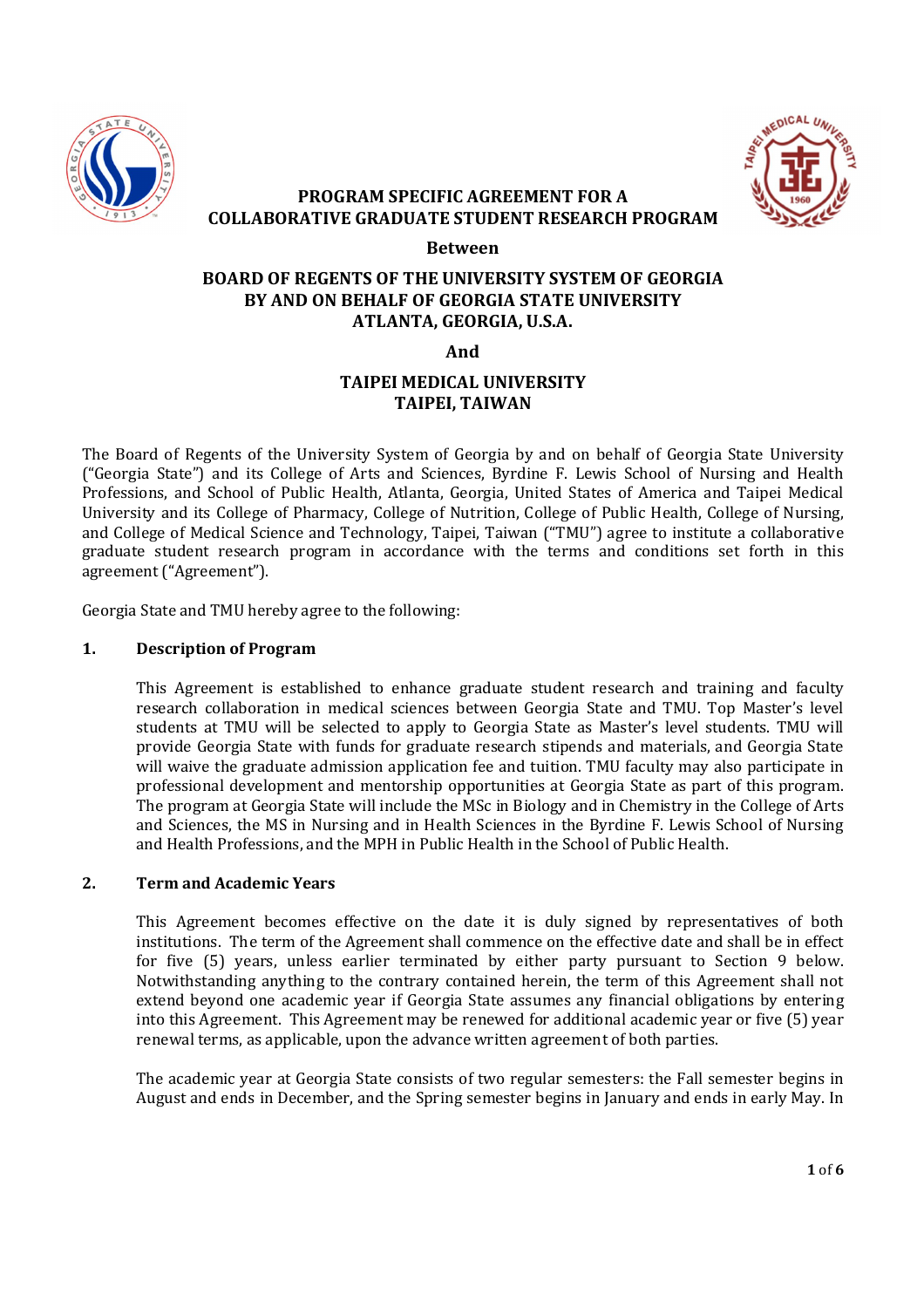addition, there is a Summer semester and an abbreviated Maymester. Graduate students from TMU may attend any semester.

### **3. Number of Students**

Starting in January 2017, up to ten (10) new Master-level students from TMU will be invited to apply to each participating College as transfer students to Georgia State.

#### **4. Units Involved in Program**

Participants in the program can be drawn from the TMU Colleges listed above.

#### **5. Graduate Student Research Program**

#### **A. Requirements for Students to Participate**

TMU will select outstanding graduate students from their graduate program to receive training, participate in collaborative research, and earn a Master's degree from Georgia State as transfer students. The selected students at TMU will apply to one of the Georgia State programs referenced in Section 1.

The TMU students will fulfill all application requirements, including the submission of a graduate application and other supplemental materials, for their chosen academic program at Georgia State. The College of Arts and Sciences, Byrdine F. Lewis School of Nursing and Health Professions, and School of Public Health agree to waive the GRE requirement.

TMU students are required to submit TOEFL iBT (minimum 79/120) or IELTS (minimum 6.5/9) scores in order to prove English language proficiency. TMU students admitted to Georgia State will also take the GSTEP (Georgia State Test of English Proficiency) upon arrival. The GSTEP results will include the outline of mandatory coursework in the Georgia State Intensive English Program. If students are accordingly required to take courses in the Intensive English Program, they are responsible for paying full tuition and fees for that program.

TMU students at Georgia State will complete all degree requirements. Their graduate course credits from TMU may or may not transfer based on Georgia State policy and the decision of the academic units involved. Up to 9 credits of appropriate graduate courses may be transferred to Georgia State toward the respective Master's degree.

The school, department or unit involved in this Agreement at TMU will provide academic counseling to its own students to ensure that the courses taken at Georgia State are acceptable with respect to its own degree programs. Georgia State will supply TMU with course descriptions and other pertinent materials to assist in determining course equivalency. At the end of each semester or academic term, students will follow appropriate procedures at Georgia State to ensure academic records/transcripts from Georgia State are sent to TMU. Students will also complete the thesis portion of the Master's degree at TMU.

Students will be required to comply with the standard rules, regulations, and enrollment restrictions of Georgia State in the selection of courses, including requirements of language proficiency and health documentation. TMU students must submit immunization documentation,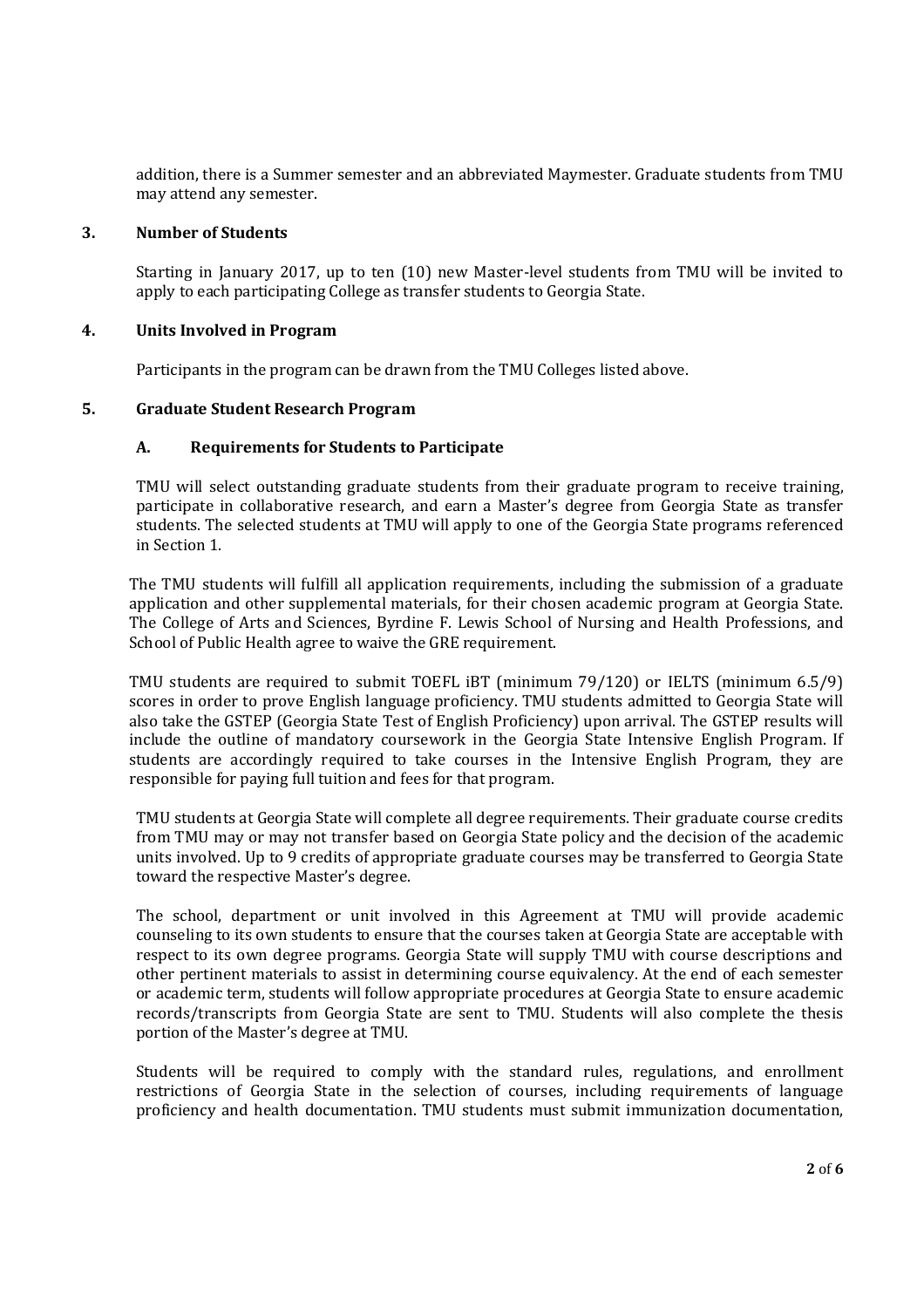including but not limited to Measles, Mumps and Rubella or MMR, Tetanus, Diphtheria, Varicella, Hepatitis B for enrollment.

Georgia State has final authority over decisions regarding admission of students to its courses.

# **B. Student Responsibilities and Expenses**

TMU agrees to provide TMU students studying in this program with MSc/MS/MPH stipends and supply funds. The funds will be transferred directly to Georgia State through the Georgia State Research Foundation. With the guarantee of these funds, Georgia State's respective College or School will grant each student from TMU a graduate research assistantship. The students will participate in research in the respective units throughout the academic year. TMU students are responsible for paying mandatory Georgia State fees and any charges not covered by Georgia State research assistantships (e.g. health insurance) each semester by published deadlines. TMU students must submit immunization documentation, including but not limited to Measles, Mumps and Rubella or MMR, Tetanus, Diphtheria, Varicella, Hepatitis B for enrollment. Each graduate assistantship is \$6,000 per academic year.

Stipend and Supply funds will be agreed upon at the start of each academic year. However, in the first year, TMU will provide \$10,000 per student per year to be deposited at Georgia State as a special sponsored project; the exact amount will be dependent on the availability of funds and the number of students from TMU.

# **C. Visa Requirements**

The respective Georgia State academic department will forward all necessary international student data received from TMU students, including documentation of sufficient financial resources in the United States, to Georgia State's International Student and Scholar Services (ISSS) office to enable participating students to obtain an F-1 visa. Forms will be provided by Georgia State.

The above information must be received at Georgia State approximately five (5) months preceding the international student's arrival to the U.S. This documentation enables Georgia State to sponsor the students as part of this Agreement but does not commit the institution to any financial support.

### **D. Insurance Requirements for Students**

Personal health, hospitalization and accident insurance, including a repatriation and medical evacuation plan, as well as liability coverage, is required for all international students studying at Georgia State. Students who already have insurance must submit proof of such coverage to the Georgia State's International Student and Scholar Services (ISSS) for approval. Students from TMU who do not have appropriate insurance must obtain, at their own cost, Georgia State's international students' insurance policy.

### **E. Housing for Students**

The Georgia State Housing Office will provide TMU students information about university housing. TMU students are responsible for negotiating leasing agreements with the Georgia State Housing Office or off-campus housing as appropriate. Housing space at Georgia State is limited and available on a first-come, first-served basis. TMU students who wish to live in Georgia State housing must complete the application process at least four (4) months preceding their arrival.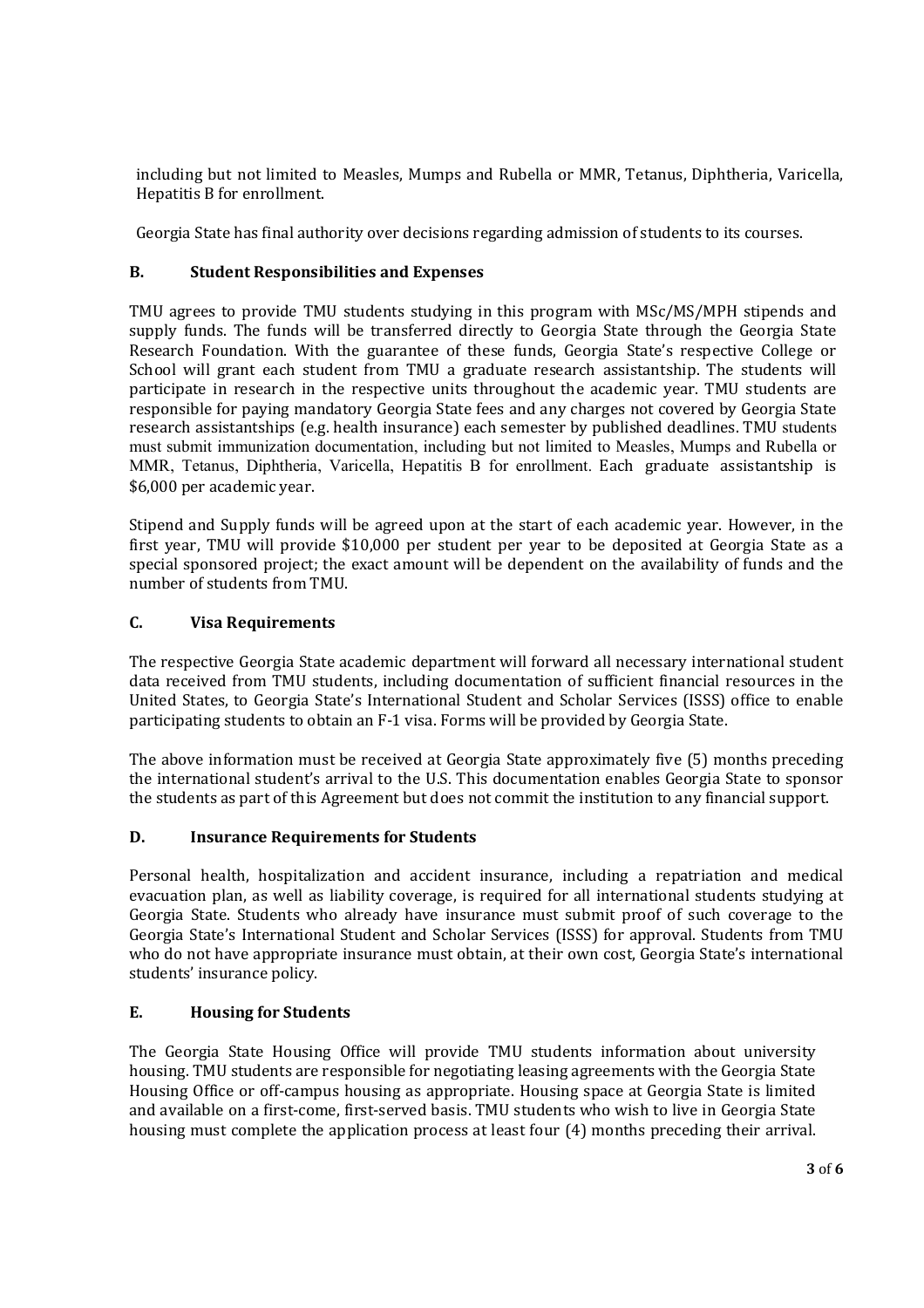When provided by Georgia State, payment of housing and board costs are due by the published deadlines.

# **F. Compliance with Rules and Regulations**

TMU students will be subject to the rules and regulations of Georgia State, and the laws and procedures of the U.S. Georgia State will assume no responsibility for a student's conduct or lack of compliance with any of the U.S. laws. Furthermore, Georgia State reserves the right to require a student to withdraw from the program at any time if the student's academic performance or personal misconduct warrants such action, provided, however, that Georgia State will, absent extenuating circumstances, attempt to consult with TMU before implementing such action. The dismissal of a student shall not abrogate this Agreement, or the arrangements regarding other students.

# **6. Faculty Mentoring Program**

To support this program, identified faculty from TMU may attend Georgia State on paid sponsorship as short term scholars under its Faculty Mentoring Program. This will allow TMU faculty to be paired with Georgia State faculty to facilitate professional development and training activities. TMU faculty may be paired with their Georgia State counterparts to engage in activities that include developing and revising curriculum, co-teaching, classroom observation, language enhancement, if desired, and cross-cultural activities. Negotiation for this program may be initiated under a separate agreement by contacting partnerships@gsu.edu.

### **7. Research**

To the extent allowable by law, the parties may engage in joint research, conference participation, publication of research results and other research-related activity. The parties understand and agree that national laws regulating the export of technologies may prohibit participation by visiting students, faculty, and researchers on specific research projects in the host country. The parties further understand and agree to secure all university and other required approvals prior to conducting research activities and to abide by all policies and procedures governing such activities.

If students participate in research funded by a third party sponsor, the parties agree that such research activities will abide by the terms of the sponsorship agreement. If students receive third party confidential information for research purposes that was provided under a written nondisclosure or confidential disclosure agreement, the parties agree that the students will be bound by the confidentiality and nondisclosure terms of such agreement. Students pledge to disclose any intellectual property developed as a result of joint research to both Georgia State and TMU unless such disclosure is unlawful under the laws of the United States. If valuable intellectual property is created as a result of joint research, ownership of such intellectual property shall be determined in accordance with the law of inventorship or authorship of the country in which the research occurred and Georgia State University's policies. The parties agree that Georgia State University will evaluate the intellectual property, in consultation with the other party, to determine whether formal patent, copyright, or other protection is desirable.

### **8. Equal Opportunity**

Both parties to this Agreement subscribe to a policy of equal opportunity, and will not discriminate on the basis of race, color, gender, age, ethnicity, religion, national origin, or disability.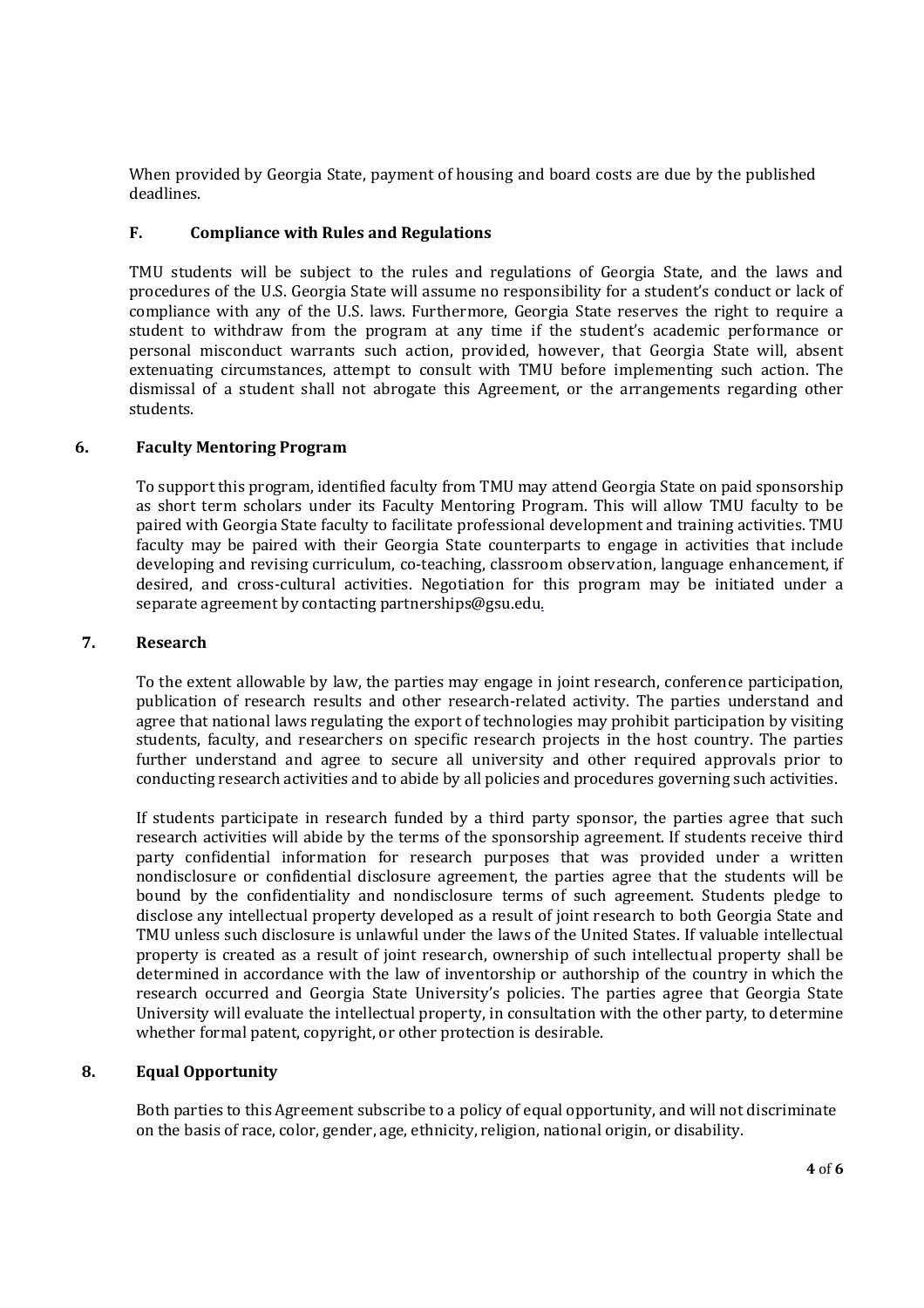# **9. Modification, Termination, Renewal of Agreement**

This Agreement may be modified, revised, or renewed but only upon the mutual consent of the parties in writing. Either party may terminate this Agreement by written notice submitted at least 90 days in advance of the next academic semester. Termination will not affect approved students in the program. Unless renewed by mutual written consent, this Agreement will conclude at the end of the specified academic term or year (as defined in Section 2 above).

# **10. Primary Contacts / Program Directors**

The Primary Contacts/ Program Directors will ensure that the terms of this Agreement are carried out. They will serve as the contact persons at each institution, ensure the general welfare of program participants, ensure that necessary approvals are in place, and have administrative oversight of the program.

The primary contacts for the parties to this Agreement are the following:

| <b>For Georgia State</b> |             |                                                                                     |          | <b>For TMU</b>                                                           |
|--------------------------|-------------|-------------------------------------------------------------------------------------|----------|--------------------------------------------------------------------------|
|                          | Name:       | Walter Walthall                                                                     | Name:    | Shawn Hsiang-Yin Chen                                                    |
|                          | Title:      | Associate Professor                                                                 | Title:   | Associate Professor                                                      |
|                          | Department: | Department of Biology,<br>College of Arts and Sciences                              |          | Departmen Department of Clinical Pharmacy<br>College of Pharmacy         |
|                          | Address:    | Georgia State University<br>614 Petit Science Center<br>Atlanta, Georgia, USA 30303 | Address: | Taipei Medical University<br>No. 250, Wuxing St. Taipei 11031,<br>Taiwan |
|                          | Phone:      | $+1 - 404 - 413 - 5391$                                                             | Phone:   | +886 2 2736 1661 ext.6175                                                |
|                          | Email:      | wwalthall@gsu.edu                                                                   | Email:   | shawn@tmu.edu.tw                                                         |